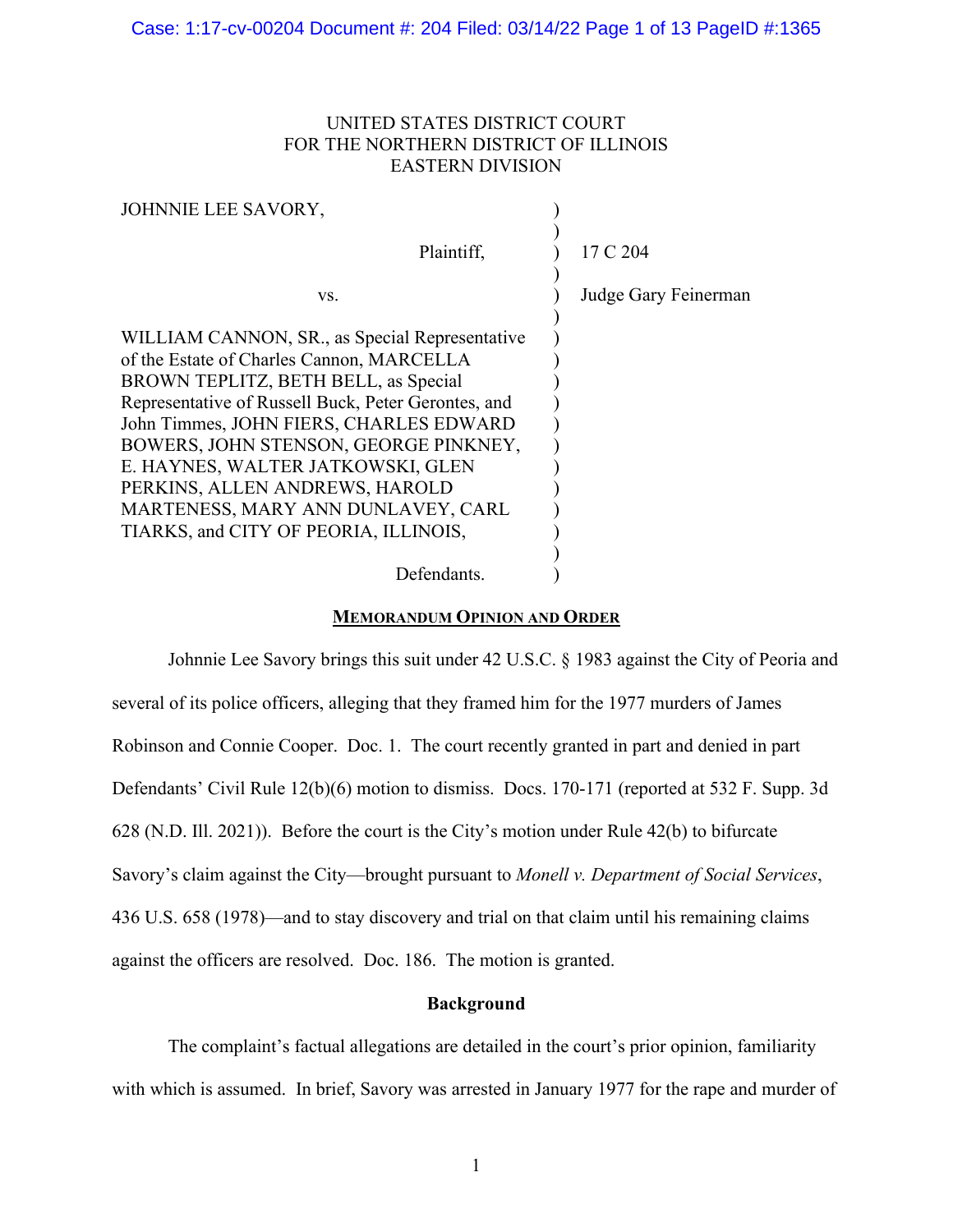#### Case: 1:17-cv-00204 Document #: 204 Filed: 03/14/22 Page 2 of 13 PageID #:1366

Connie Cooper and the murder of James Robinson, and he was convicted later that year. Doc. 1 at ¶¶ 1, 76. In this suit, Savory alleges that the officer defendants coerced his confession, fabricated evidence, and destroyed and withheld exculpatory evidence. *Id*. at ¶¶ 5-7. Savory's § 1983 claims against the officers are: Fifth and Fourteenth Amendment coerced and false confession claims, *id*. at ¶¶ 88-98; a Fourth Amendment unlawful detention claim, *id*. at ¶¶ 99-103; a Fourteenth Amendment wrongful conviction claim, *id*. at ¶¶ 104-110, 112-113; and a failure to intervene claim, *id*. at ¶¶ 114-118. Savory's *Monell* claim against the City alleges that its unlawful policies, practices, and customs led to his wrongful prosecution, conviction, and imprisonment. *Id.* at  $\P$  119-130. Those claims survived Defendants' Rule 12(b)(6) motion. 532 F. Supp. 3d at 632-40.

To support his *Monell* claim, Savory seeks extensive discovery from the City, including: written policies and procedures of the City and its police department, in place from 1972 through 2015, addressing the documentation of investigations, the collection and preservation of evidence, and the interrogation and interviewing of suspects and witnesses, as well as each policymaker responsible for those policies, Doc. 186-4 at 9-10; each instance from 1972 through 2015 in which a policymaker reviewed any of those policies, as well as any steps taken in response to the review, *id*. at 10; and "any and all changes" made from 1987 through 2012 to the City's and its police department's policies, practices, and training programs relating to any of the foregoing policies or procedures, including how those changes were communicated to employees, *ibid*. In addition, Savory seeks all the City's and its police department's written policies and procedures, from 1970 through the present, related to investigations. Doc. 186-3 at 5-6; Doc. 186-2 at 16.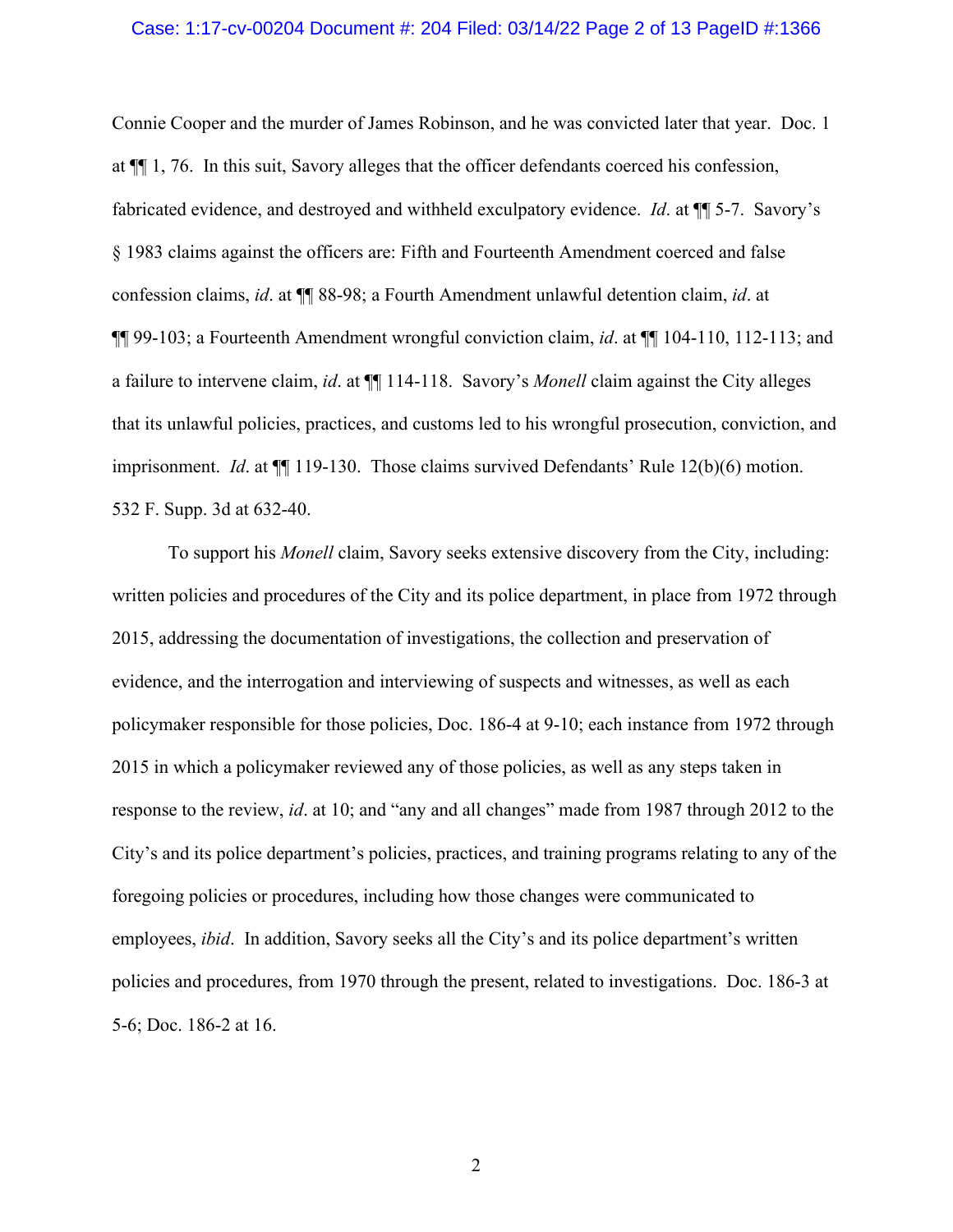### **Discussion**

"The ultimate decision to bifurcate under Rule 42(b) is at the [district] court's discretion and will be overturned only upon a clear showing of abuse." *Houseman v. U.S. Aviation Underwriters*, 171 F.3d 1117, 1121 (7th Cir. 1999); *see also Krocka v. City of Chicago*, 203 F.3d 507, 516 (7th Cir. 2000) (same). Although bifurcation typically cleaves liability from damages, "there is no rule that if a trial is bifurcated, it must be bifurcated between liability and damages. The judge can bifurcate (or for that matter trifurcate, or slice even more finely) a case at whatever point will minimize the overlap in evidence between the segmented phases or otherwise promote economy and accuracy in adjudication." *Hydrite Chem. Co. v. Calumet Lubricants Co*., 47 F.3d 887, 891 (7th Cir. 1995).

Bifurcation may be ordered if three conditions are met: "First, the trial judge must determine whether separate trials would avoid prejudice to a party or promote judicial economy. Only one of these criteria—avoidance of prejudice or judicial economy—need be met before a court can order separation. Next, the court must be satisfied that the decision to bifurcate does not unfairly prejudice the non-moving party. Finally, separate trials must not be granted if doing so would violate the Seventh Amendment." *Houseman*, 171 F.3d at 1121 (internal citations omitted); *see also Chlopek v. Fed. Ins. Co*., 499 F.3d 692, 700 (7th Cir. 2007) (same). All three conditions are satisfied here.

### **I. Judicial Economy**

The City argues that bifurcating the *Monell* claim will promote efficiency because discovery on that claim will be far broader and more burdensome than discovery on the claims against the officer defendants. Doc. 186 at 8-11. The City's argument rests on the premise that Savory cannot prevail on his *Monell* claim unless at least one officer is found to have committed a constitutional violation. *Id*. at 5-8. If that premise is correct, bifurcating the *Monell* claim has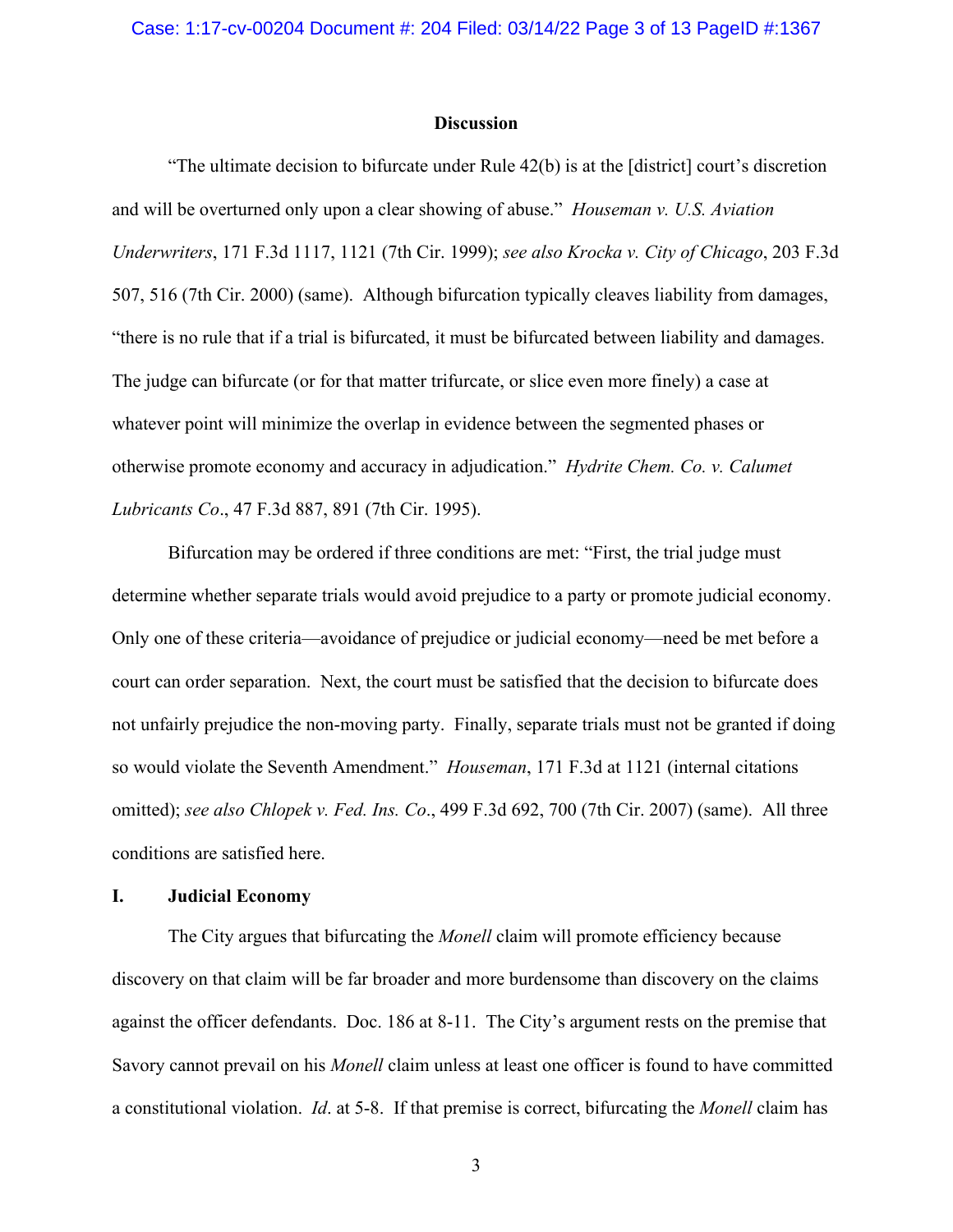#### Case: 1:17-cv-00204 Document #: 204 Filed: 03/14/22 Page 4 of 13 PageID #:1368

the potential to save the parties and the court the time, effort, and expense of litigating that claim, for if all the officer defendants prevail, then the *Monell* claim would be dismissed.

As a general rule, "a municipality cannot be liable under *Monell* when there is no underlying constitutional violation by a municipal employee." *Sallenger v. City of Springfield*, 630 F.3d 499, 504 (7th Cir. 2010); *see also Swanigan v. City of Chicago*, 775 F.3d 953, 962 (7th Cir. 2015) ("If the plaintiff fails to prove a violation of his constitutional rights in his claim against the individual defendants, there will be no viable *Monell* claim based on the same allegations."); *Petty v. City of Chicago*, 754 F.3d 416, 424 (7th Cir. 2014) ("[I]f no constitutional violation occurred in the first place, a *Monell* claim cannot be supported."). An exception holds that "a municipality can be held liable under *Monell*, even when its officers are not," if that outcome would not "create an *inconsistent* verdict." *Thomas v. Cook Cnty. Sheriff's Dep't*, 604 F.3d 293, 305 (7th Cir. 2010). In *Thomas*, the plaintiff alleged that the Cook County Jail's failure to respond to a detainee's medical requests caused his death and violated his due process rights. *Id*. at 299-300. The Seventh Circuit ruled that Cook County could be liable under *Monell* even if no county employee violated the constitution because the detainee's death could have been caused by "the well-documented breakdowns in the County's policies for retrieving medical request forms" rather than by any employee's deliberate indifference. *Id*. at 305.

Savory argues that this case likewise presents a circumstance where a plaintiff's verdict on his *Monell* claim would not be inconsistent with defense verdicts on his claims against the officer defendants. Doc. 188 at 5-7. In so arguing, Savory does *not* suggest he could prevail against the City if no officer violated his constitutional rights. That stands to reason, as a municipality's "alleged practices of coercing false testimony, creating false or misleading investigative reports, and failing to preserve and produce exculpatory evidence … depend on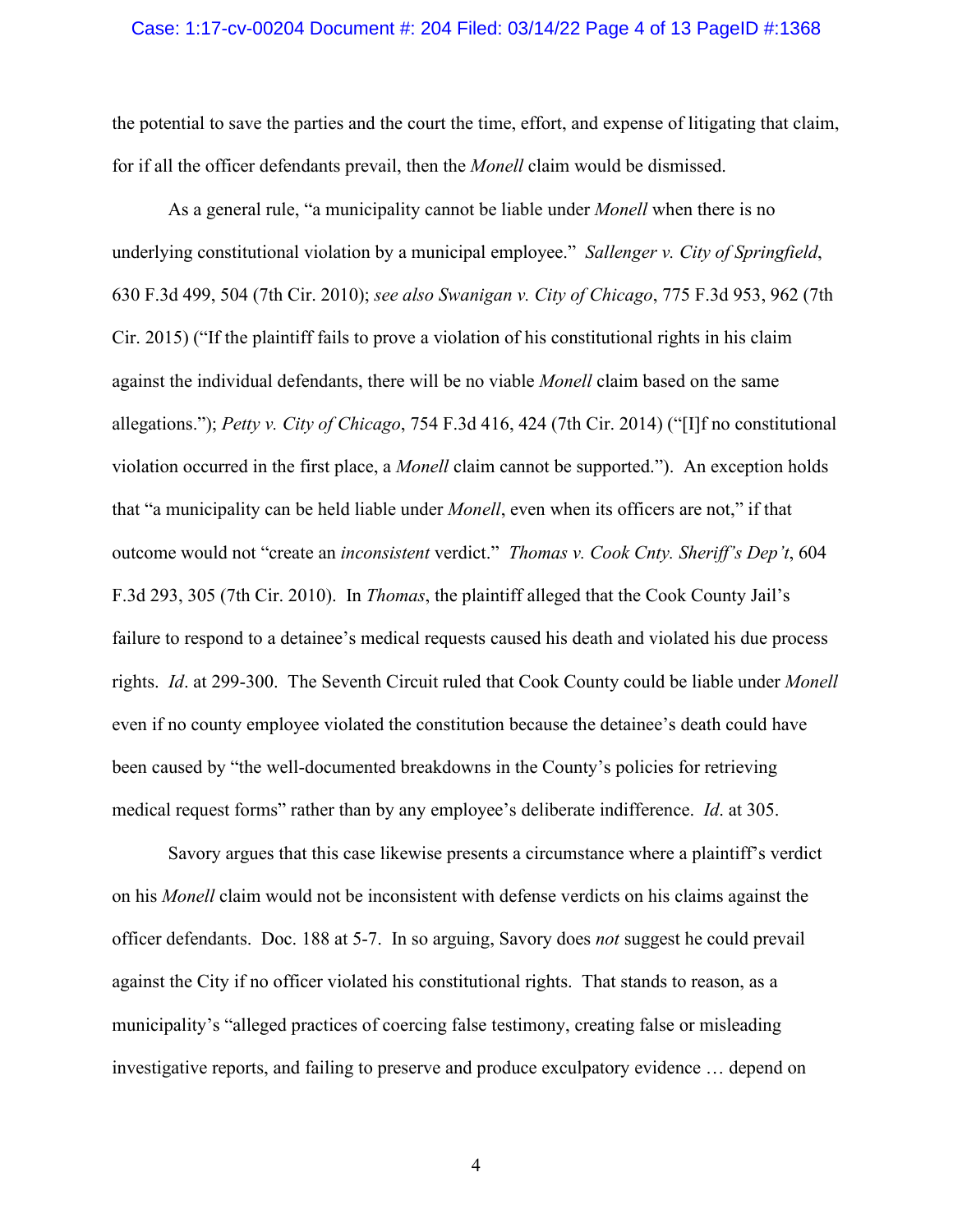#### Case: 1:17-cv-00204 Document #: 204 Filed: 03/14/22 Page 5 of 13 PageID #:1369

individual Officer actions." *Williams v. City of Chicago*, 315 F. Supp. 3d 1060, 1080 (N.D. Ill. 2018); *see also Harris v. City of Chicago*, 2016 WL 3261522, at \*3 (N.D. Ill. June 14, 2016) ("The nature of the alleged constitutional violations, fabricating a confession and coercing Plaintiff into making that confession, depends on the individual officers' actions."); *Taylor v. Kachiroubas*, 2013 WL 6050492, at \*4 (N.D. Ill. Nov. 15, 2013) (holding that because "the actions of the individual officers in collecting and fabricating evidence against [the plaintiffs] are the source of the alleged harm to the[m]," *Monell* liability depended on the officers' actions). Here, any practice, policy, or failure to train on the City's part could have harmed Savory only if one or more officers violated his constitutional rights by coercing his confession, fabricating evidence, and/or destroying or withholding exculpatory evidence.

Instead, Savory notes that if the officers prevail on their qualified immunity defense, they could be relieved of liability even if they violated his constitutional rights in a way that could predicate *Monell* liability. Doc. 188 at 6. That argument is unpersuasive, at least at this juncture. Qualified immunity is "an *immunity from suit* rather than a mere defense to liability," and is "effectively lost if a case is erroneously permitted to go to trial." *Mitchell v. Forsyth*, 472 U.S. 511, 526 (1985). Given its nature, qualified immunity is raised before trial, often at summary judgment. *See Scott v. Harris*, 550 U.S. 372, 376 n.2 (2007) (noting that the Supreme Court "'repeatedly ha[s] stressed the importance of resolving immunity questions at the earliest possible stage in litigation.'") (quoting *Hunter v. Bryant*, 502 U.S. 224, 227 (1991)). Thus, if the court bifurcates the *Monell* claim now, and later determines at summary judgment that one or more officers may have violated Savory's rights but are entitled to qualified immunity, the court at that point would revisit the bifurcation question. *See Taylor*, 2013 WL 6050492, at \*4 (reaching the same conclusion).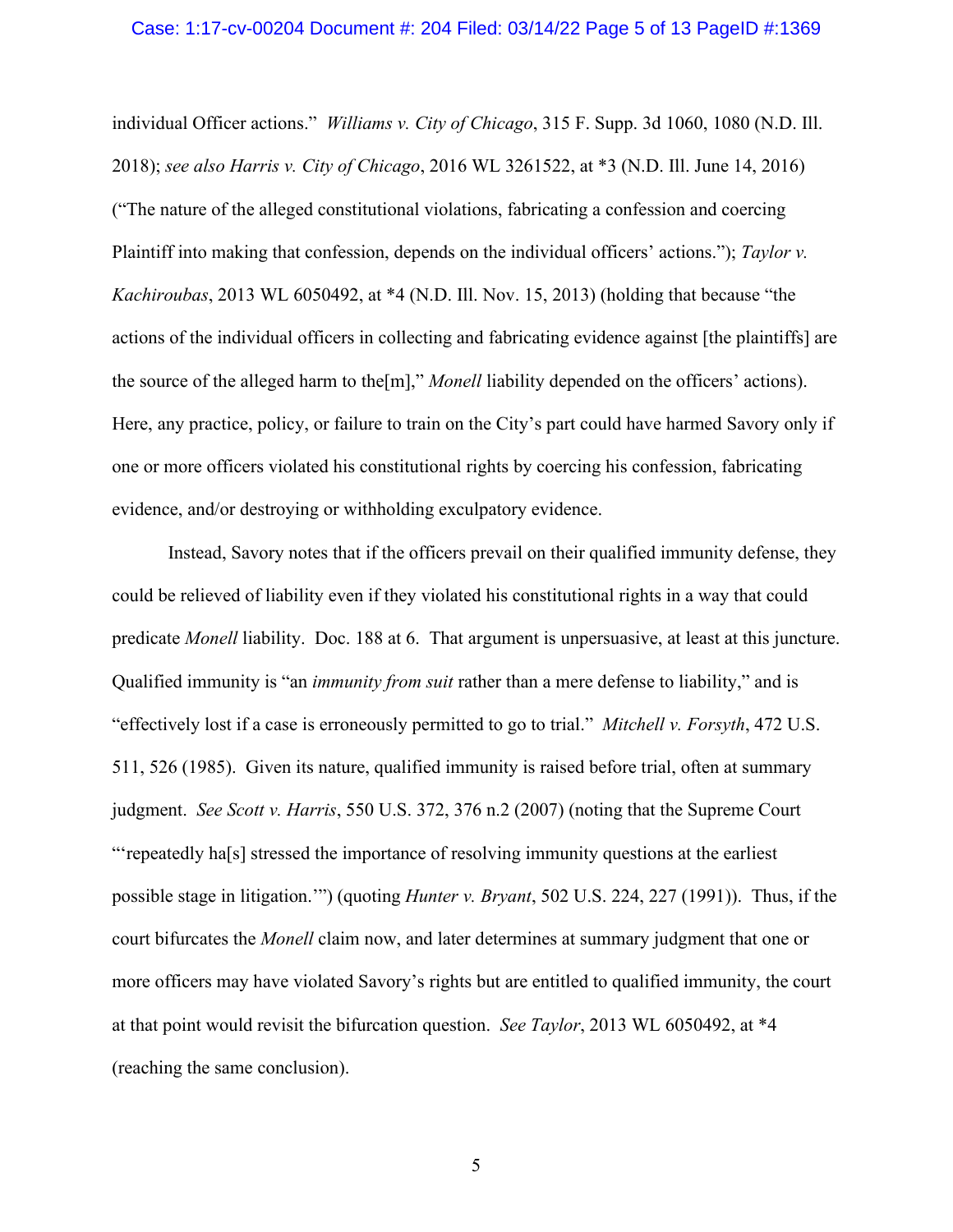### Case: 1:17-cv-00204 Document #: 204 Filed: 03/14/22 Page 6 of 13 PageID #:1370

Savory also contends that discovery might reveal a "yet-to-be identified" Peoria Police Department employee who violated his constitutional rights, making it possible that the City's *Monell* liability could rest on that employee's conduct even if none of the named officer defendants are liable. Doc. 188 at 6-7. While theoretically possible, it is extraordinarily unlikely that another, more culpable individual will be newly discovered given that Savory's claims, in one form or another, have been litigated in state and federal court for decades. *See Savory v. Cannon*, 338 F. Supp. 3d 860, 862 (N.D. Ill. 2017) (listing Savory's related state and federal court litigation from 1987 onward), *rev'd on other grounds*, 947 F.3d 409 (7th Cir. 2020). Still, if that circumstance arises, Savory of course may ask the court to reconsider bifurcation.

In sum, as matters now stand, there is very little chance that Savory could prevail on his *Monell* claim against the City without securing a verdict against at least one of the officer defendants. With that premise established, the next question is whether efficiency would be served by bifurcating the *Monell* claim and staying *Monell*-related discovery until the claims against the officer defendants are resolved. The City maintains that bifurcation would "significantly decrease the overall number of documents required to be produced and depositions conducted," avoid the need for *Monell* experts, and reduce the number of discovery disputes requiring court resolution. Doc. 186 at 8-11. Savory retorts that discovery on his claims against the officers would include "much of the same discovery" that the City erroneously describes as related solely to his *Monell* claim. Doc. 188 at 7-11.

Savory's written discovery requests call for details of the City's and its police department's policies, procedures, and practices spanning up to a fifty-year period. Doc. 186-3 at 5-6 (No. 26) (request for production seeking all written policies and procedures related to investigations, without time limit); Doc. 186-2 at 17 (stating that, "[i]n the spirit of compromise,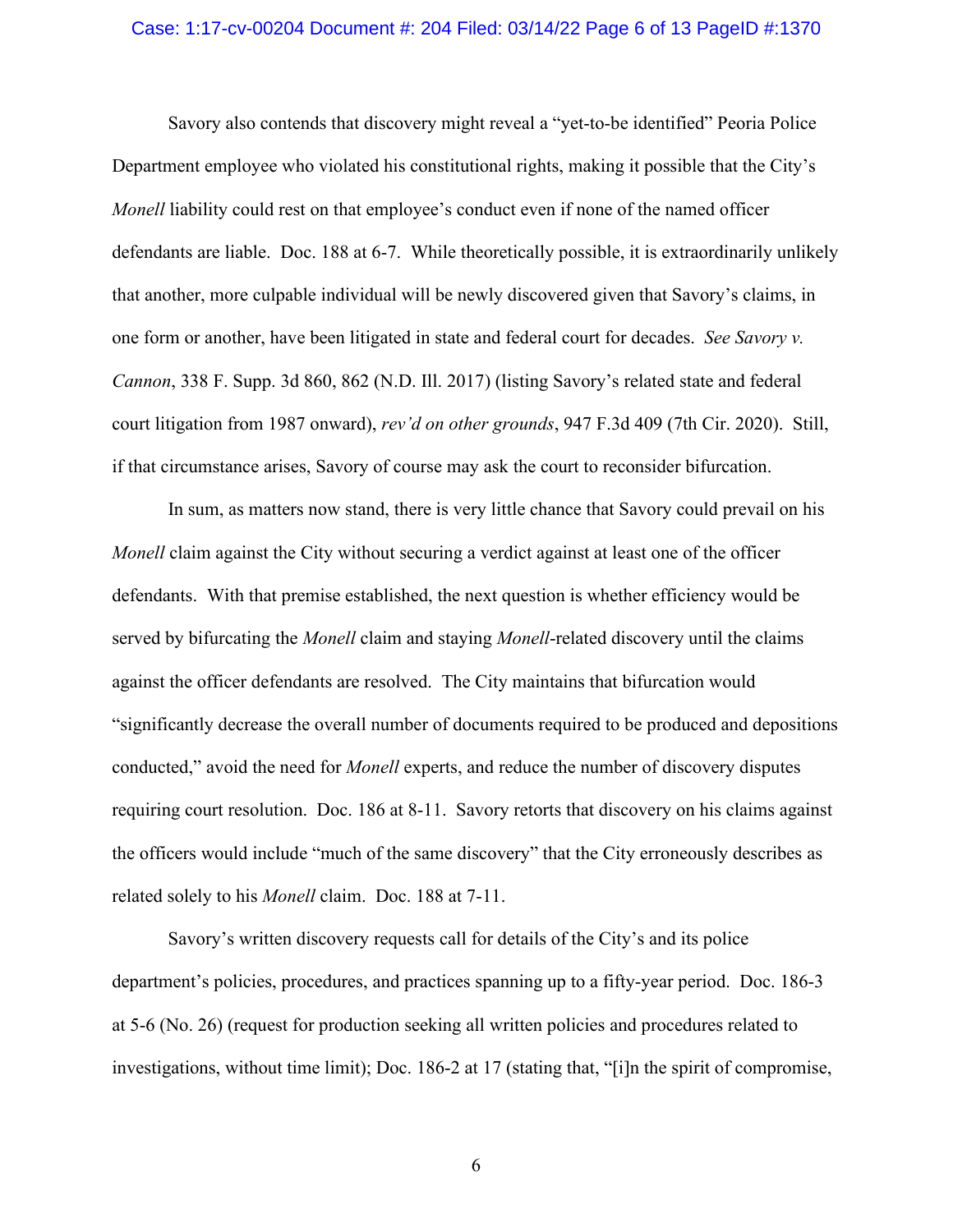### Case: 1:17-cv-00204 Document #: 204 Filed: 03/14/22 Page 7 of 13 PageID #:1371

Plaintiff proposes limiting his Request [No. 26] to the period of 1970 to the present"); Doc. 186-4 at 9-10 (interrogatories seeking details about policies and procedures from 1972-2015). At the hearing on this motion, the City stated that it had produced certain general orders, personnel rules, and some policy and training documents from 1970 through 1997, and Savory suggested that he might be amenable to limiting discovery to somewhat narrower timeframes.

While the exact details of the parties' positions on the temporal and substantive scope of Savory's written discovery requests are unclear, his requests indisputably are wide-ranging and voluminous. Savory contends that his case against the officer defendants will "require much of the same discovery even if his *Monell* claim is bifurcated," reasoning that the City's policies and procedures are necessary for possible impeachment purposes because the officer defendants "may claim that they have no knowledge of the underlying facts of the case apart from their written reports and usual practices." Doc. 188 at 9. But Savory does not explain, and the court does not understand, how policies that post-date the timeframe of the murder investigation and trial, not to mention the defendant officers' tenure with the Peoria police, have any bearing on the veracity of their testimony or their investigation of Savory.

Savory similarly contends that "[f]acts relating to the claims against the individual defendants overlap with facts relating to Plaintiff's *Monell* claims," making it inefficient for the same witnesses to travel from Peoria to Chicago to testify twice. *Id*. at 10. But he does not explain which facts overlap or why the same witnesses would testify regarding the officers' involvement in Savory's arrest and prosecution, on the one hand, and the City's general policies, practices, and training concerning fabrication and destruction of evidence, falsification of witness testimony, and failure to maintain and disclose investigative files to prosecutors and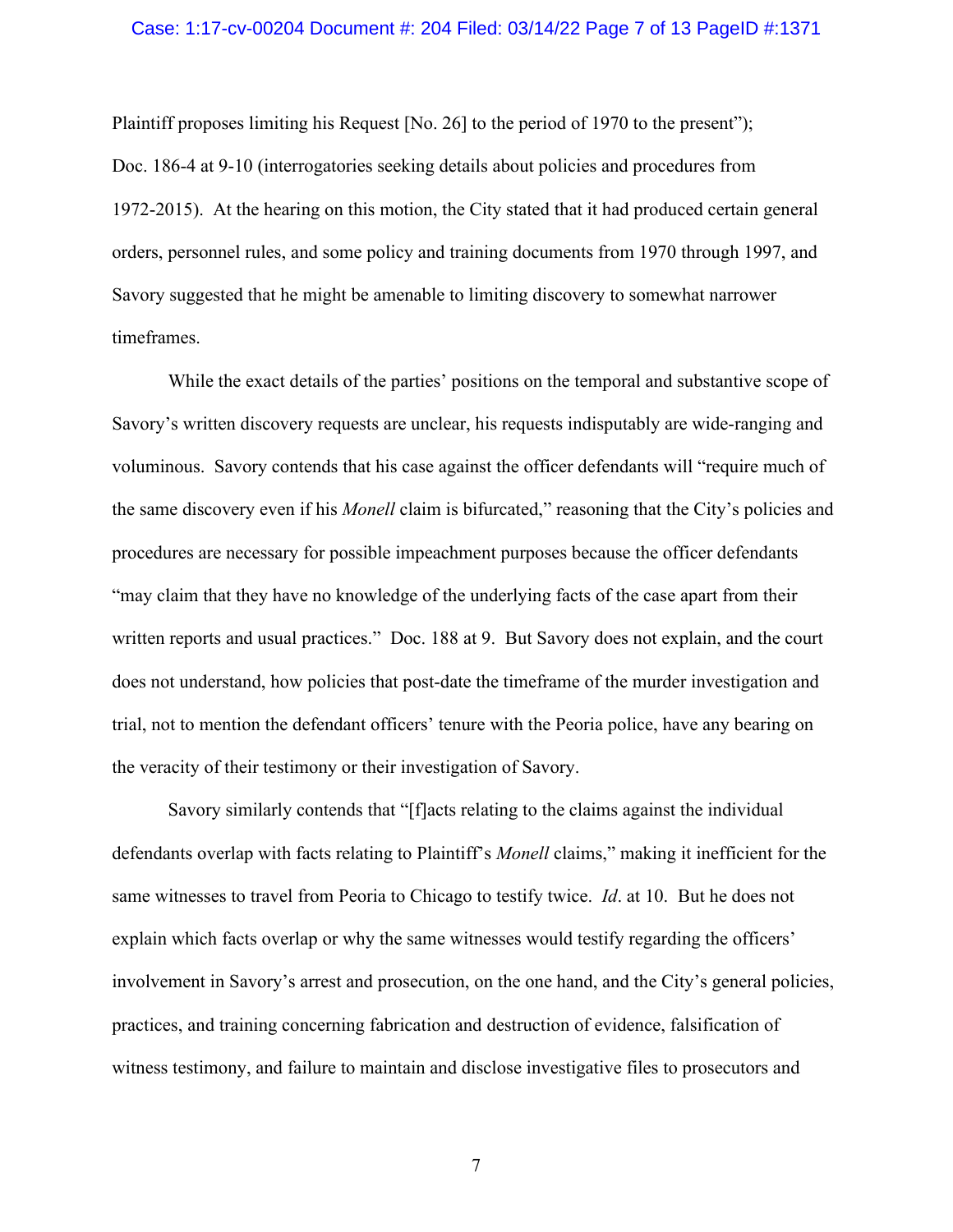### Case: 1:17-cv-00204 Document #: 204 Filed: 03/14/22 Page 8 of 13 PageID #:1372

criminal defendants, on the other. And Savory's point rests on the disputed premise that, ultimately, this case will be tried in Chicago rather than in Peoria. Doc. 67 (denying without prejudice to renewal Defendants' motion under 28 U.S.C. § 1404(a) to transfer the suit to the Central District of Illinois).

Thus, much of Savory's discovery requests for documents and detailed information about the City's and its police department's policies and procedures spanning up to fifty years likely have no bearing on his claims against the officer defendants. In addition, as the City notes, Doc. 186 at 10, litigating Savory's *Monell* claim would entail expert discovery regarding the City's general policies and training. The prospect of avoiding all that burdensome additional discovery weighs heavily in favor of bifurcating the *Monell* claim. *See Taylor*, 2013 WL 6050492, at \*3 ("Courts have frequently noted the heavy burdens of discovery related to *Monell* claims."); *Ojeda-Beltran v. Lucio*, 2008 WL 2782815, at \*2 (N.D. Ill. July 16, 2008) ("We agree with the City that it is more efficient to resolve Plaintiffs' claims against Defendant Officers before turning to the more burdensome and time-consuming task of litigating the *Monell* claim.") (internal quotation marks omitted); *Moore v. City of Chicago*, 2007 WL 3037121, at \*9 (N.D. Ill. Oct. 15, 2007) ("[C]laims of municipal liability require an extensive amount of work on the part of plaintiff's attorneys and experts, and an extraordinary amount of money must be spent in order to prepare and prove them.").

Asserting that the City has not "made an actual inquiry into the burden of complying" with *Monell* discovery, Savory submits that it might not be so burdensome to identify changes the City and its police department made in fifty years' worth of policies and procedures because "it may be that those documents did not change often, certainly not every year, between 1981 and 2015." Doc. 188 at 8. That argument fails to persuade. The City has already begun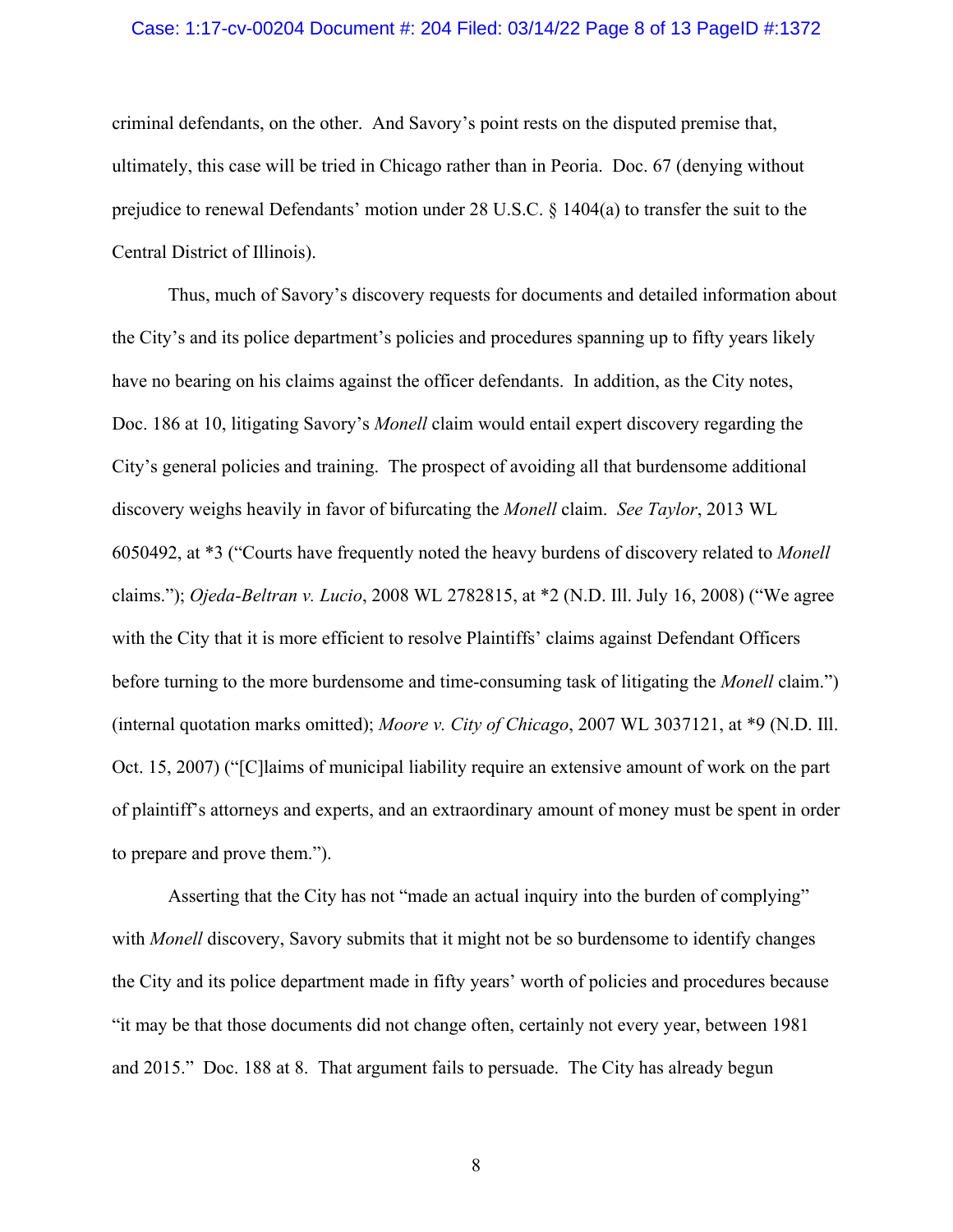#### Case: 1:17-cv-00204 Document #: 204 Filed: 03/14/22 Page 9 of 13 PageID #:1373

producing written policies sought by Savory, at least those from 1972 through 1982, Doc. 186-2 at 17-18 (No. 8.4), allowing it to assess the difficulty of complying with his discovery requests. And even if Savory's speculation that the policies changed infrequently is accurate, his requests for fifty years' worth of policies addressing a wide range of practices indisputably will result in voluminous and burdensome document searches and production.

Finally, Savory asserts that the appropriate avenue for the City to dispute the appropriate scope of his *Monell*-related discovery requests is a Local Rule 37.2 conference and motion practice, not a motion to bifurcate. Doc. 188 at 8. Yet the Seventh Circuit has endorsed stays of *Monell* claims to "achieve[] the goal of avoiding unnecessary complexity and effort." *Swanigan*, 775 F.3d at 963. That complexity and effort surely includes the burden of engaging in discovery conferences and litigating discovery motions.

### **II. Prejudice**

The City argues that the introduction at trial of its allegedly improper "policies, practices, and customs" may lead the jury to unfairly assume that the officer defendants acted improperly as well. Doc. 186 at 11-12. Savory responds that introduction of the City's policies and practices could not be prejudicial because they are "relevant to claims against an individual Defendant who will likely claim to have acted in conformity with citywide policy," and that the City fails to identify any prejudice resulting from *Monell*-related discovery. Doc. 188 at 11. Savory also argues that a bifurcation and discovery stay on his *Monell* claim will prejudice him by unnecessarily prolonging the litigation, increasing his burden of recovery, and delaying institutional reform by the City. *Id*. at 12-13.

The City has the better of the argument. The officer defendants face a risk of unfair prejudice from the prospect that the jury would attribute to them the "various acts of alleged police misconduct committed by numerous non-party officers [admitted] to establish a policy or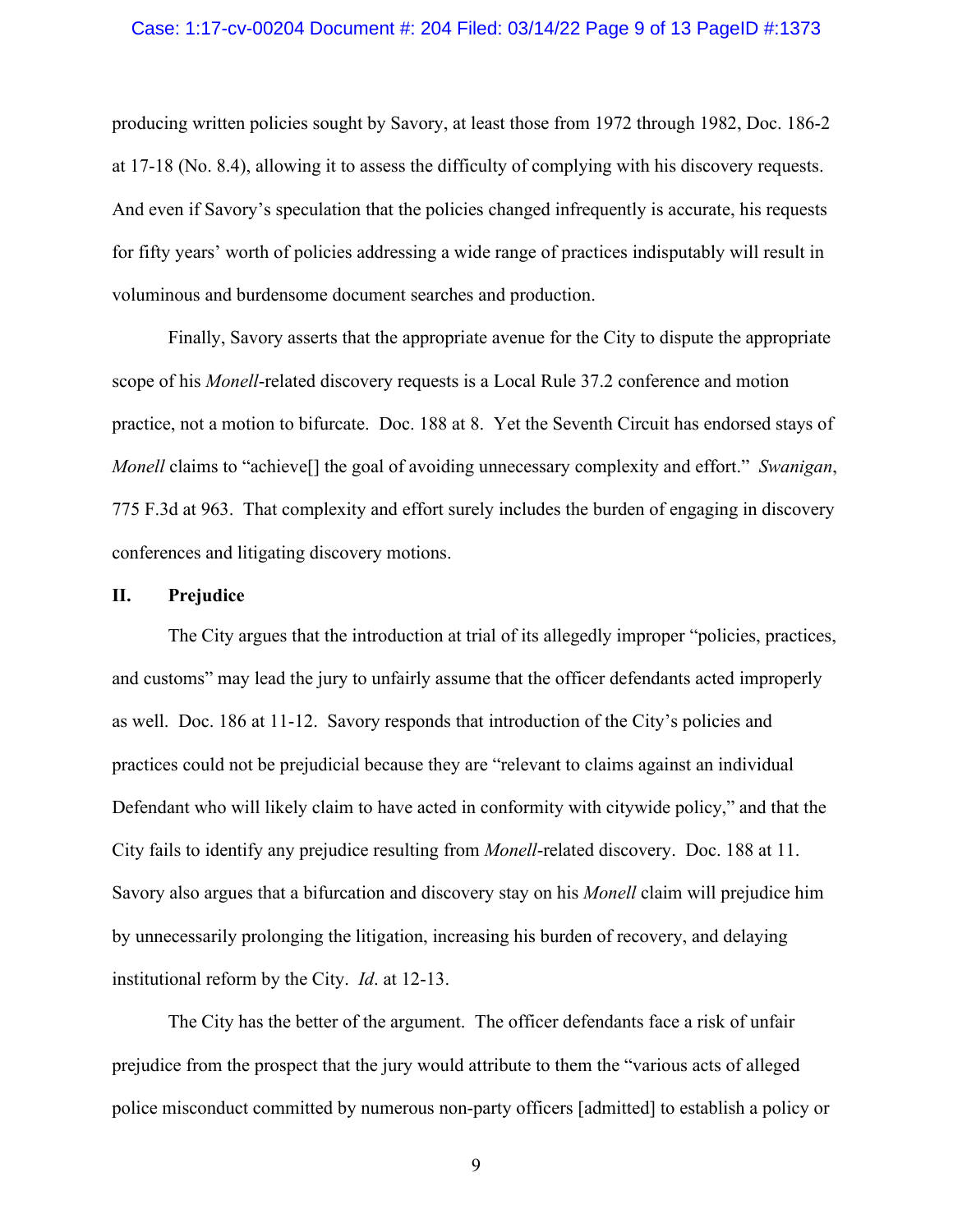practice." *Lopez v. City of Chicago*, 2002 WL 335346, at \*2 (N.D. Ill. Mar. 1, 2002); *see also Veal v. Kachiroubas*, 2014 WL 321708, at \*6 (N.D. Ill. Jan. 29, 2014) ("Presenting evidence to the jury regarding a village-wide policy, practice or custom involving multiple improper police actions poses a danger of undue prejudice to the defendant officers by creating the perception that the police department routinely acts improperly, even if the officers acted properly in this case."); *Carr v. City of N. Chicago*, 908 F. Supp. 2d 926, 934-35 (N.D. Ill. 2012) ("If admitted as part of the case against Municipal Defendants, such [policy and practice] evidence could prejudice the Defendant Officers' ability to distinguish their own actions from those of other non-party officers. This strongly favors bifurcation of the *Monell* claims … ."); *Jones v. City of Chicago*, 1999 WL 160228, at \*3 (N.D. Ill. Mar. 10, 1999) (holding that "a substantial risk exists that the introduction of *Monell* evidence would severely prejudice the individual officers," as the plaintiff's *Monell* evidence included "various acts of alleged police misconduct and excessive force committed by numerous non-party officers over the past twelve years"). Moreover, it is immaterial that the City does not identify any prejudice stemming specifically from *Monell*-related discovery, as bifurcation is appropriate so long as judicial economy is promoted *or* prejudice is avoided. *See Chlopek*, 499 F.3d at 700 (holding that bifurcation is warranted under Rule 42(b) so long as it would "prevent prejudice to a party or promote judicial economy," and that only "one of these criteria" must be met). Although the prejudice from trying Savory's claims against the officer defendants together with his *Monell* claim could be avoided by bifurcating the trials without staying *Monell*-related discovery, staying discovery until the officer defendants' culpability is resolved is by far the most efficient course.

Savory's arguments as to why bifurcation and a discovery stay will prejudice his interests similarly fail to persuade. Bifurcation will not "unnecessarily prolong litigation," Doc. 188 at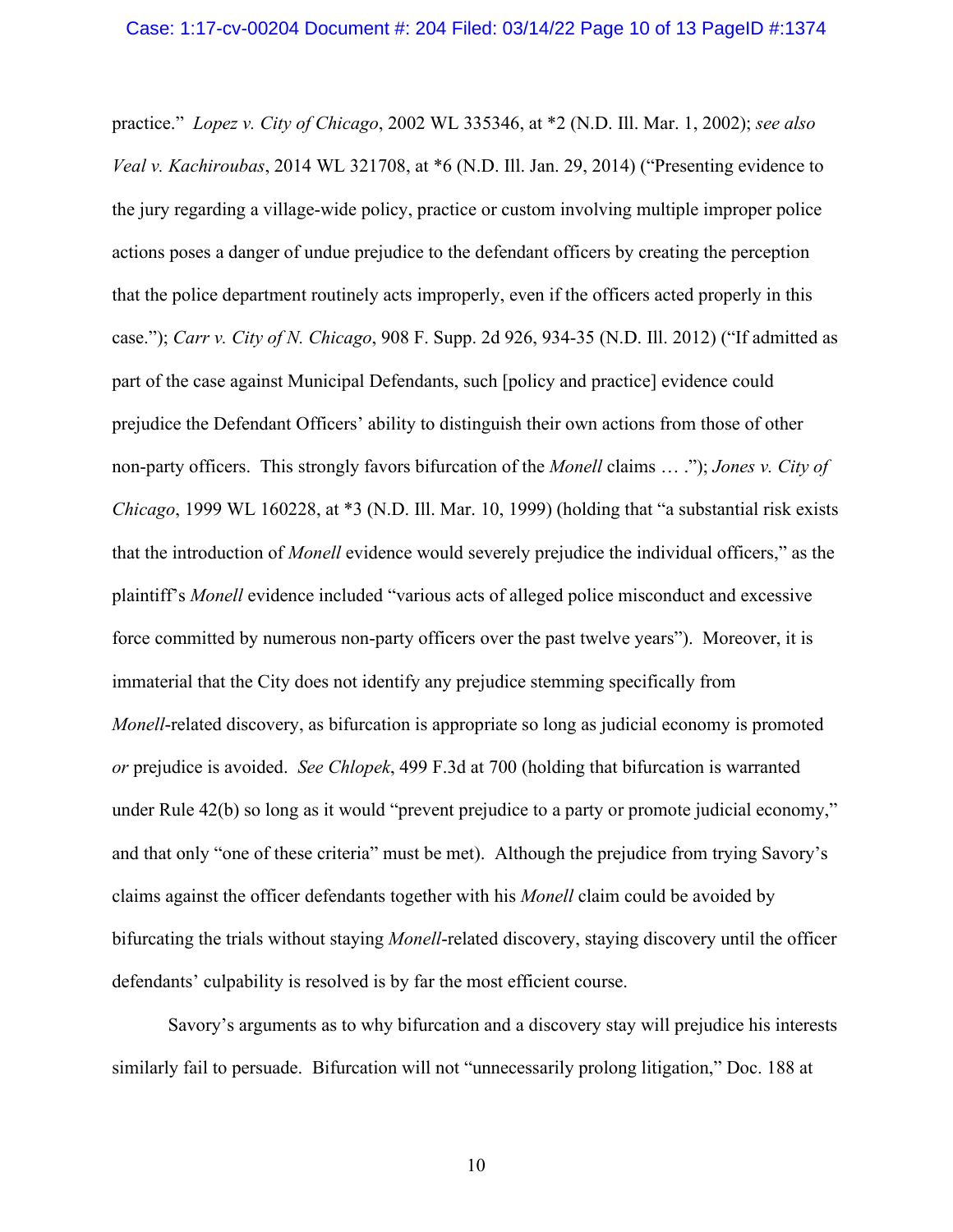### Case: 1:17-cv-00204 Document #: 204 Filed: 03/14/22 Page 11 of 13 PageID #:1375

12—rather, it will allow the parties to more quickly resolve the officer defendants' liability and likely will make the overall litigation far more efficient. Savory additionally submits that any extra delay in allowing discovery on the *Monell* claim could "severely prejudice [him] given that the underlying facts took place in 1977 and many Defendants are already elderly and deceased." *Ibid.* But Savory can depose the officer defendants in connection with his claims against them, and those depositions will likely cover whatever testimony would be pertinent to his *Monell* claim.

Savory next asserts that bifurcation will "make the burden of recovery greater by requiring [him] to participate in two trials" and "could prevent [him] from making a full financial recovery." *Ibid*. That argument fails, as Savory can recover only once for the constitutional violations he alleges. *See Swanigan v. City of Chicago*, 881 F.3d 577, 582 (7th Cir. 2018) ("Federal common law prevents § 1983 plaintiffs from recovering twice for the same injury. That means [the plaintiff] cannot recover from the City for the prolonged detention because he was compensated for that constitutional violation in his suit against the officers.") (citation omitted). If the officer defendants prevail at trial, Savory's *Monell* claim against the City almost certainly will be dismissed, as shown above. And if one or more officer defendant is liable, Savory can recover his damages in full and will not be entitled to any further recovery against the City. Thus, staying litigation of the *Monell* claim will not impact Savory's ability to make a full financial recovery.

Finally, Savory argues that delaying litigation of his *Monell* claim will prejudice his interests in achieving institutional reform. Doc. 188 at 12-13. But any judgment against one or more officer defendants would reflect poorly on the City, and any additional marginal benefit from obtaining a *Monell* judgment against the City for events that took place decades ago is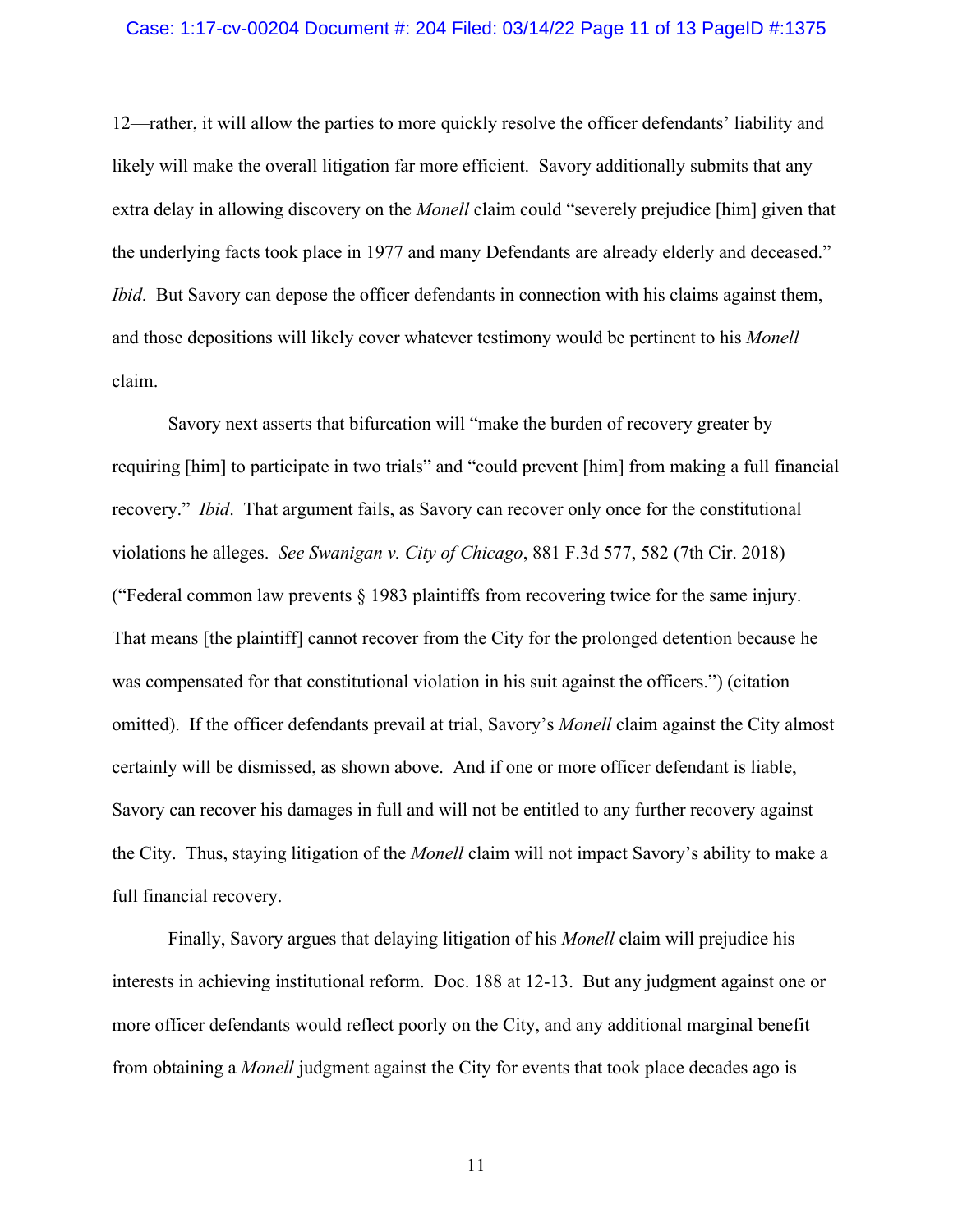#### Case: 1:17-cv-00204 Document #: 204 Filed: 03/14/22 Page 12 of 13 PageID #:1376

outweighed by the costs and prejudice to the officer defendants of not bifurcating the *Monell* claim. *See Ojeda-Beltran*, 2008 WL 2782815, at \*4 (finding that any prejudice against the plaintiffs resulting from the delay of potential non-economic relief from their *Monell* claim did not outweigh "party convenience, judicial economy, [and] prejudice against Defendant Officers").

In sum, bifurcating Savory's *Monell* claim and staying *Monell*-related discovery will avoid unfair prejudice to the officer defendants and does not unfairly prejudice Savory.

### **III. Seventh Amendment**

The Seventh Amendment states that "no fact tried by a jury[] shall be otherwise reexamined." U.S. Const. amend. VII. A district court accordingly "must not divide issues between separate trials in such a way that the same issue is reexamined by different juries." *Matter of Rhone-Poulenc Rorer, Inc*., 51 F.3d 1293, 1303 (7th Cir. 1995). "While both juries can examine overlapping evidence, they may not decide factual issues that are common to both trials and essential to the outcome." *Houseman*, 171 F.3d at 1126.

Savory contends that separate trials of his claims against the officer defendants and his *Monell* claim against the City will violate the Seventh Amendment by requiring two juries to "consider whether and how each Plaintiff's constitutional rights were violated by the suppression of evidence—the first to assess whether the individual Defendants violated their right to due process, and the second to assess whether the City's policies were the cause." Doc. 188 at 13. The City responds that the two trials will entail distinct factual and legal inquiries, as the "*Monell* claim involves inquiries into the City's policies, practices, and customs," while the "claims against the Individual Defendants involve[] inquiries into the actions by the Individual Defendants." Doc. 186 at 13.